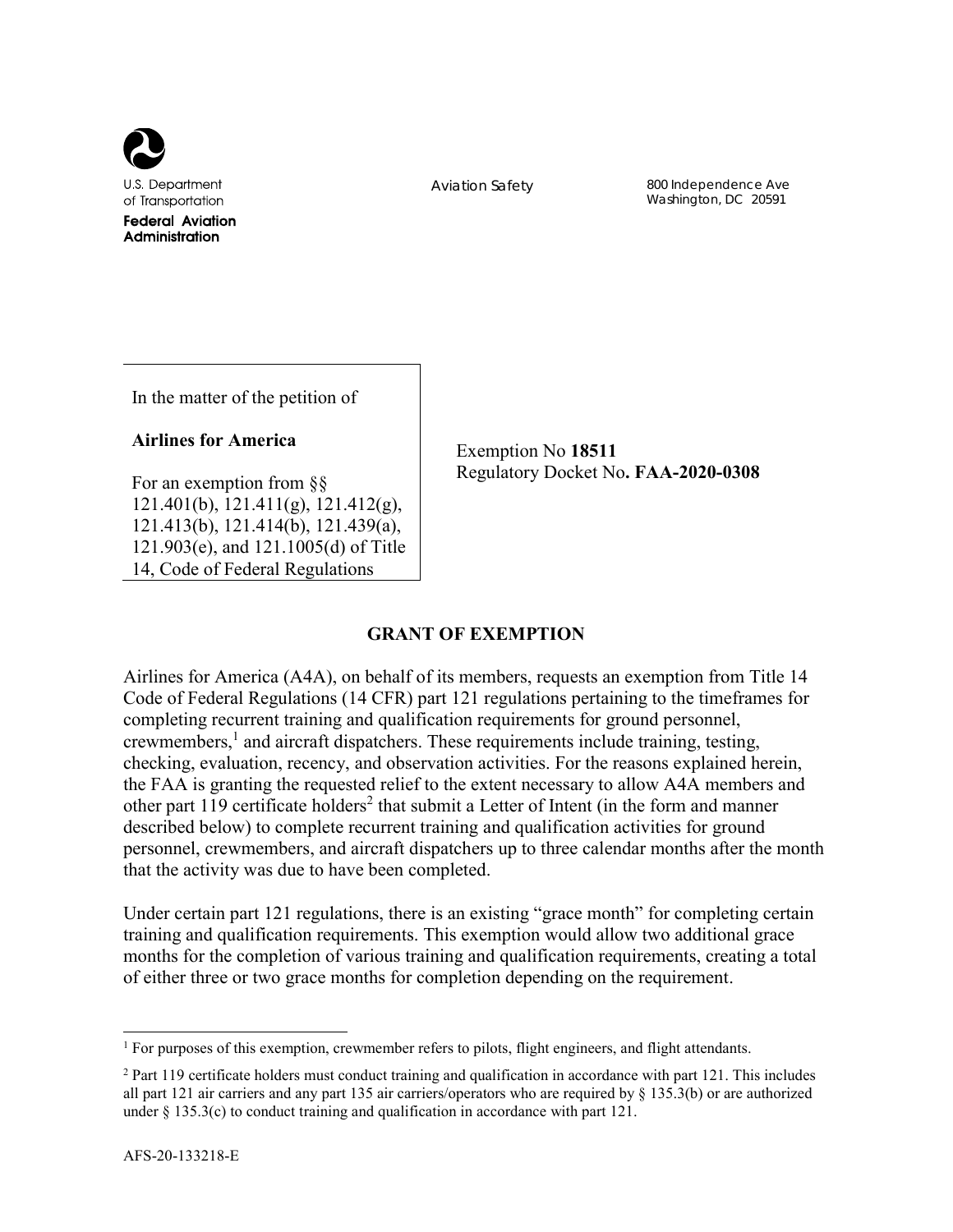### **The petitioner requests relief from the following regulations:3**

Section 121.401(b) states, in pertinent part, that whenever a crewmember or aircraft dispatcher who is required to take recurrent training, a flight check, or a competence check, takes the check or completes the training in the calendar month before or after the calendar month in which that training or check is required, he is considered to have taken or completed it in the calendar month in which it was required.

Section 121.411(g) states, in pertinent part, that the flight segments or line-observation program required in  $\S 121.411(f)$  are considered to be completed in the month required if completed in the calendar month before or in the calendar month after the month in which it is due.

Section 121.412(g) states, in pertinent part, that the flight segments or line-observation program required in  $\S 121.412(f)$  are considered to be completed in the month required if completed in the calendar month before or the calendar month after the month in which it is due.

Section 121.413(b) states, in pertinent part, that the observation check required by  $§$  121.413(a)(2) is considered to have been completed in the month required if completed in the calendar month before, or the calendar month after, the month in which it is due.

Section 121.414(b) states, in pertinent part, that the observation check required by § 121.414(a)(2) is considered to have been completed in the month required if completed in the calendar month before, or the calendar month after, the month in which it is due.

Section 121.439(a) states, in pertinent part, that no certificate holder may use any person nor may any person serve as a required pilot flight crewmember, unless within the preceding 90 days, that person has made at least three takeoffs and landings in the type airplane in which that person is to serve.

Section 121.903(e) states, in pertinent part, that any training or evaluation required under an Advanced Qualification Program that is satisfactorily completed in the calendar month before or the calendar month after the calendar month in which it is due is considered to have been completed in the calendar month it was due.

Section 121.1005(d) states, in pertinent part, a person who satisfactorily completes recurrent hazardous materials training in the calendar month before, or the calendar month after, the month in which the recurrent training is due, is considered to have taken that training during the month in which it is due.

<sup>&</sup>lt;sup>3</sup> The FAA has identified the following regulations to which grace month provisions already apply: §§ 121.411(f), 121.412(f), 121.413(a)(2), 121.413(h), 121.414(a)(2), 121.414(h), 121.433(c)(1)(i) and (ii), 121.440(a), 121.441(a)(1)(ii) and (a)(2), 121.453(a), 121.463(c), and 121.1005(a).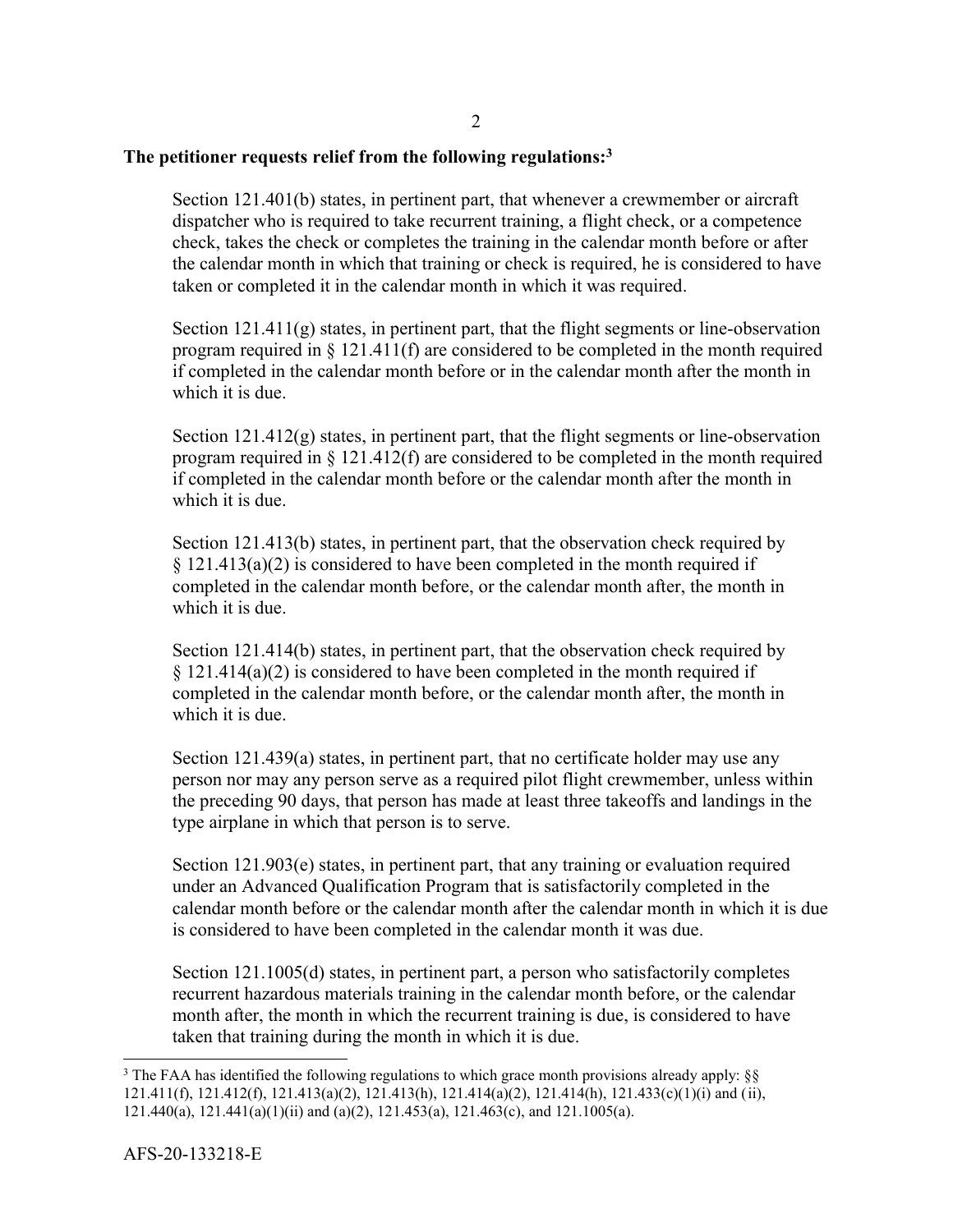### **The petitioner supports its request with the following information:**

This grant of exemption was initiated by the FAA Air Transportation Division after extensive discussions with A4A regarding the ability of A4A's members to satisfy impending recurrent training and qualification requirements for crewmembers, aircraft dispatchers, and ground personnel due to concerns over the COVID-19 outbreak. Due to the extraordinary circumstances associated with the outbreak, the FAA is construing these conversations, which included a request for expedited relief, as a petition for exemption under 14 C.F.R. § 11.61(b).

The Coronavirus (COVID-19) was detected in China in December 2019. On January 30, 2020, the World Health Organization declared the outbreak a public health emergency of international concern. On January 31, 2020, the Department of Health and Human Services declared a public health emergency for the United States to aid in responding to COVID-19.<sup>4</sup>

As the COVID-19 pandemic progressed, the petitioner contacted the FAA to discuss limited relief from certain recurrent training, testing, checking, evaluation, recency, or observation requirements in light of the COVID-19 national emergency. During discussions with the FAA, the petitioner expressed concern that the COVID-19 pandemic will disrupt training and qualification activities, resulting in crewmember and aircraft dispatcher qualifications lapsing because either personnel cannot access training facilities or FAA inspectors are unavailable to conduct required tests, checks, or observations. Further, the petitioner expressed concern that classroom-training environments may introduce personnel to unnecessary risks of exposure. Some personnel who may require recurrent training during the next few months are in categories that the Centers for Disease Control and Prevention (CDC) have identified as at a higher risk for severe illness resulting from COVID-19.<sup>5</sup> In addition to the concern about unnecessary health risk, the petitioner expressed concern that a reduction in the number of qualified crewmembers and aircraft dispatchers could jeopardize the continuity of air transportation at a critical time when the movement of food, supplies, mail, and personnel is essential to the public interest.

### **The FAA's analysis is as follows:**

The FAA finds that there is good cause not to publish a summary of the petition in the Federal Register because delaying action on the petition would have an adverse and potentially immediate impact on the petitioner's ability to ensure continuity of critical aviation operations essential to the public interest. Because A4A is a trade association and not a certificate holder,

<sup>&</sup>lt;sup>4</sup> The FAA observes further that on March 11, 2020, the World Health Organization (WHO) characterized COVID-19 as a pandemic, as the rates of infection continued to rise in many locations around the world and across the United States. On March 13, 2020, the President proclaimed that the COVID-19 outbreak in the United States constitutes a national emergency. COVID-19 cases have been reported in all 50 states as well as the District of Columbia, Puerto Rico, Guam, and the U.S. Virgin Islands.

<sup>&</sup>lt;sup>5</sup> The CDC advises that COVID-19 poses a serious risk to older adults, people who are pregnant, or people of any age who have underlying medical conditions, such as asthma, diabetes, or a weakened immune system.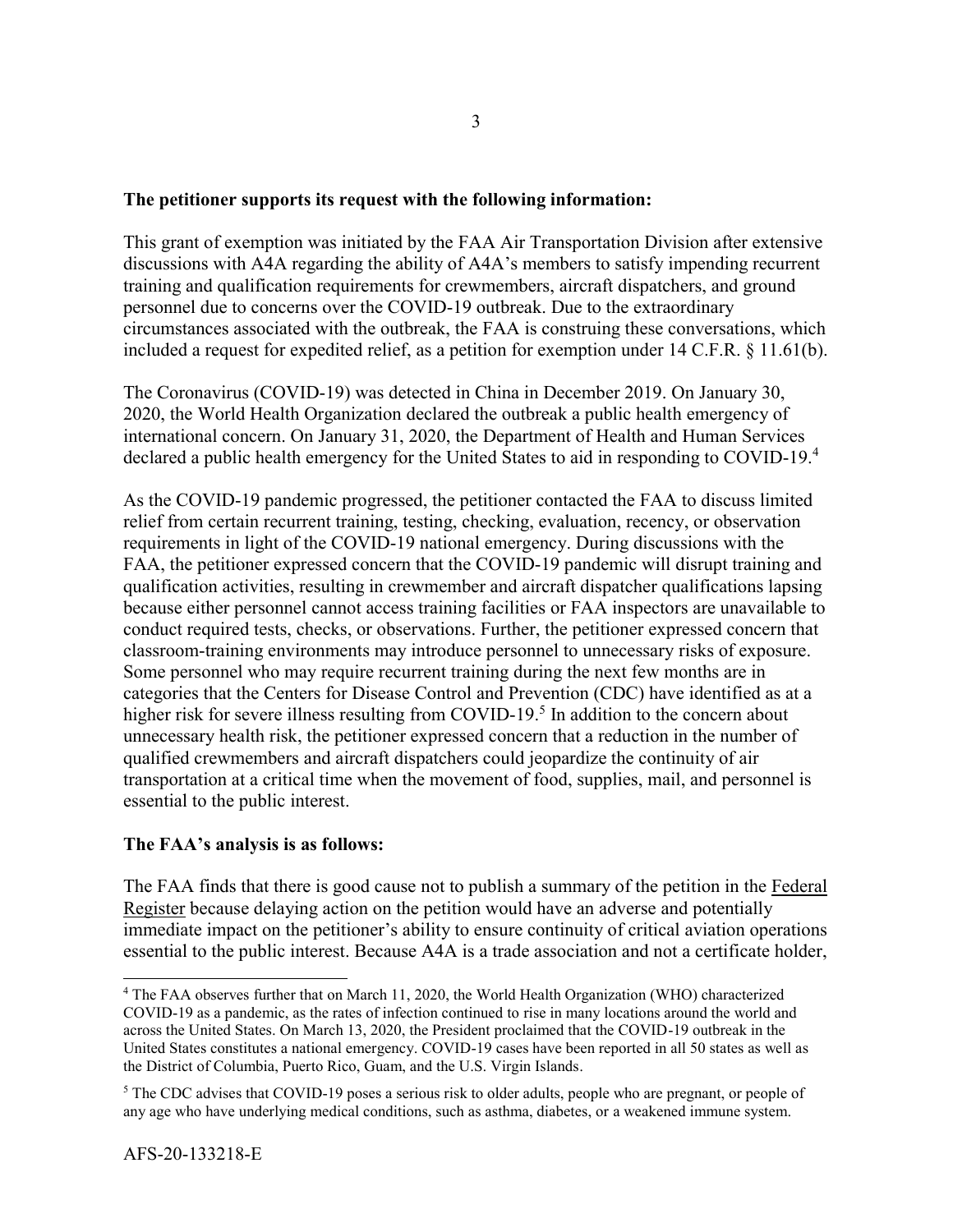it cannot be granted an exemption from FAA operating requirements. Accordingly, the FAA will grant the relief requested by A4A to its members and all part 119 certificate holders conducting training and qualification under part 121 when requested. To make this exemption effective, each affected certificate holder must submit to the FAA a request in the form of a Letter of Intent to use this exemption and affirm its intentions to comply with the conditions and limitations of this exemption.

Under the unprecedented circumstances associated with the COVID-19 pandemic, the FAA finds that limited relief is justified, subject to the conditions and limitations outlined below, from timeframes for completing certain training and qualification requirements due through May 31, 2020. The FAA agrees that allowing two additional grace months for completing these requirements is in the public interest during this time.<sup>6</sup> Certain training environments, such as crowded classrooms, may pose an unnecessary risk of exposure to crewmembers and aircraft dispatchers who are among the population that CDC has identified as high risk. This co-location of critical personnel increases the likelihood that significant portions of the certificate holder's qualified personnel could be exposed to COVID-19, possibly necessitating at a minimum a period of quarantine resulting in fewer personnel to rely upon in maintaining operations. It is reasonable to assume that the qualifications of crewmembers and aircraft dispatchers may lapse unnecessarily because certificate holders and their personnel do not want to assume this health risk. The FAA finds that this same analysis applies to recurrent hazardous materials training and testing requirements for ground personnel.

The FAA finds that granting this exemption supports the continuity of air transportation, which is essential in this national emergency. Part 119 certificate holders conducting training and qualification under part 121 are a key part of the United States infrastructure that transports the food, supplies, mail, and personnel. The stability of the U.S. transportation system is particularly critical at this time because of the increased demand for food and medical supplies prompted by the COVID-19 pandemic. Furthermore, given the immediacy of the public health concerns and the urgency of sustaining continuity in air transportation, it would not be feasible for the FAA to timely address ad hoc requests for relief from certificate holders individually.

In view of the extraordinary situation presented by the COVID-19 pandemic, the FAA finds that allowing two additional grace months for completing the covered training and qualification requirements—many of which already permit one grace month— does not present a risk to aviation safety that cannot be mitigated under the conditions and limitations

<sup>&</sup>lt;sup>6</sup> For example, for a crewmember or aircraft dispatcher who was due to complete recurrent training in May as to a requirement that already allowed for one grace month, the orgininal grace month is June. With this two-month extension, the crewmember's or aircraft dispatcher's grace months are June, July, and August. If the crewmember or aircraft dispatcher completes the training in June-August, the crewmember or aircraft dispatcher will be considered to have completed it in May. However, the FAA notes that, unlike the other regulatory sections included in the relief provided by this exemption, 14 CFR § 121.439(a) does not already permit a grace month. The FAA finds that providing certificate holders a two-calendar-month extension to meet the recency of experience requirement of this section is also appropriate based on the same circumstances and analysis. Accordingly, for a crewmember who is due to meet the requirements of § 121.439(a) in May, the crewmember's grace months are June and July, but not August.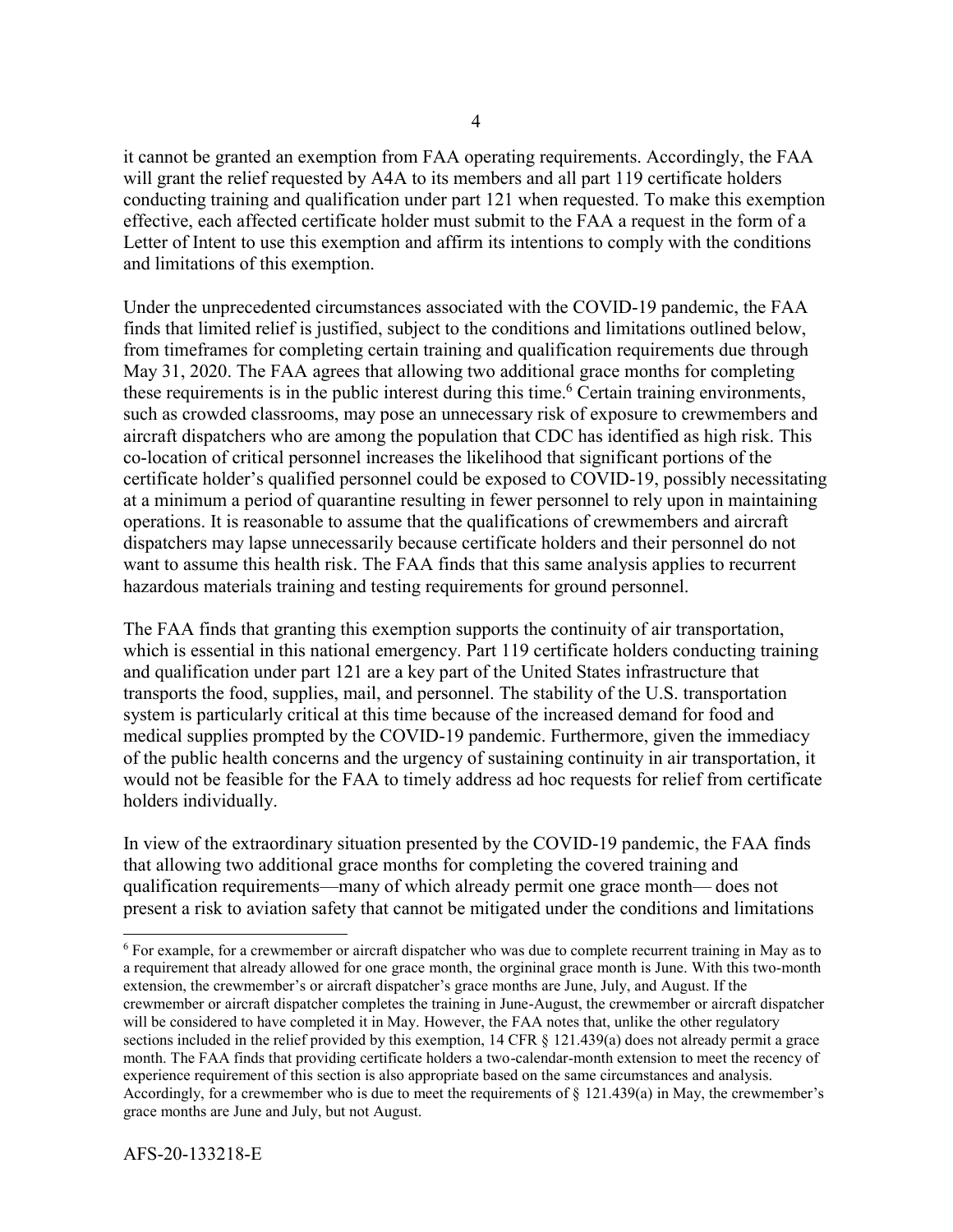of this grant of exemption. These conditions and limitations ensure that certificate holders demonstrate a plan to mitigate any potential risk introduced by extending the crewmember, aircraft dispatcher, or ground personnel qualification. The relief applies to requirements for currently qualified crewmembers, aircraft dispatchers, and ground personnel only. It does not apply to requirements for the training and qualification of new personnel.

Consistent with the above policy, Condition and Limitation No. 1 requires those members of A4A who want to exercise the relief provided in this exemption to submit a Letter of Intent to use the relief provided in FAA Exemption No. 18511 prior to conducting any operation under Exemption No. 18511. Letters of Intent should be submitted by email to the following address: 9-AVS-AFS200-COVID-Exemptions@faa.gov. The FAA will place the letters in the exemption docket in the Federal eRulemaking Portal at: http://www.regulations.gov. Certificate holders should retain documentation to verify proper and timely submission of the Letter of Intent. Given the time sensitive nature of the relief required, the FAA will also accept Letters of Intent from other part 119 certificate holders conducting training and qualification under part 121 who are not members of A4A.

As outlined in Condition and Limitation No. 2 below, each certificate holder seeking to use this exemption must obtain authorization in Operations Specification A005. A key factor for obtaining authorization to use this exemption is that the certificate holder tracks personnel whose grace months were extended through the exemption and mitigates the potential risk of extending those grace months through its safety management system (SMS) or other documented means of risk assessment and control. Every certificate holder operating under part 121 is required to have an SMS (14 CFR part 5), which is a formal, organization-wide approach to managing safety risk and assuring the effectiveness of safety risk controls. Some certificate holders operating under part 135 have voluntarily implemented an SMS, and those without a formal SMS may have systematic procedures, practices, and policies for the management of safety risk. As outlined in Condition and Limitation No. 5 below, each certificate holder seeking to use this exemption must demonstrate and document how the potential risk associated with extending grace months will be assessed and mitigated.

# **The FAA's Decision**

In consideration of the foregoing, I find that a grant of exemption is in the public interest. Therefore, pursuant to the authority contained in 49 U.S.C. §§ 106(f), 40113, and 44701, delegated to me by the Administrator, part 119 certificate holders conducting training and qualification under part 121 are granted an exemption from 14 CFR §§ 121.401(b), 121.411(g),  $121.412(g)$ ,  $121.413(b)$ ,  $121.414(b)$ ,  $121.439(a)$ ,  $121.903(e)$ , and  $121.1005(d)$ . This exemption is subject to the conditions and limitations listed below.

# **Conditions and Limitations**

1. This exemption applies only to part 119 certificate holders who have submitted a Letter of Intent to the FAA at the following address: 9-AVS-AFS200-COVID-Exemptions $@$ faa.gov. The Letter of Intent must state the certificate holder's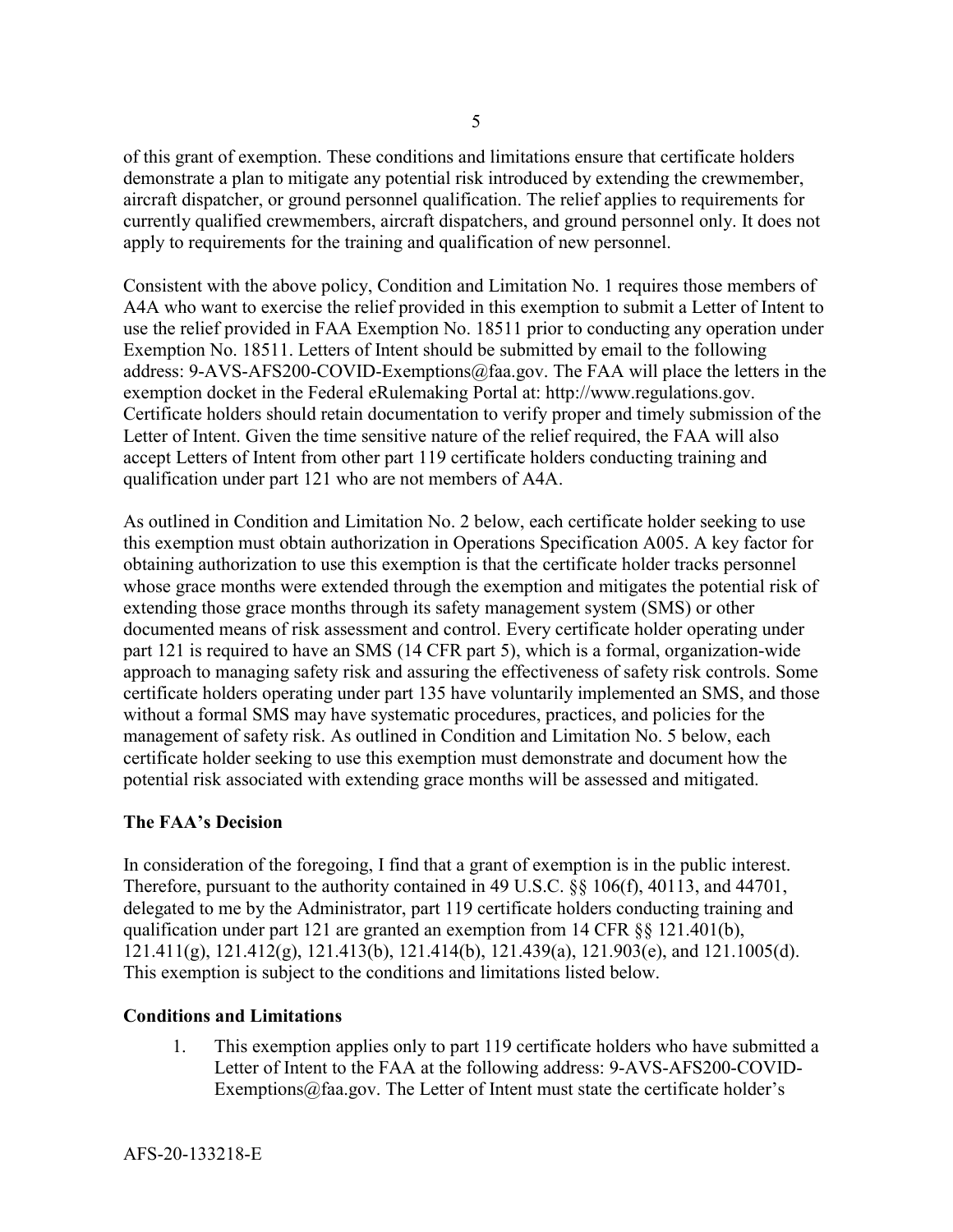intention to exercise the relief granted in this exemption and affirm the intention to act consistently with the conditions and limitation herein.

- 2. This exemption applies only to part 119 certificate holders who have been granted authorization by their assigned principal operations inspector in operations specification A005.
- 3. This exemption applies only to crewmembers, aircraft dispatchers, or ground personnel who are required to complete recurrent training, testing, checking, evaluation, recency, or observation through May 31, 2020.
- 4. Personnel who complete recurrent training, testing, checking, evaluation, recency, or observation up to either two<sup>7</sup> or three<sup>8</sup> calendar months after the calendar month in which the training, testing, checking, evaluation, recency, or observation is required, will be considered to have taken or completed the training, testing, checking, evaluation, recency, or observation in the calendar month in which it was required.
- 5. Any part 119 certificate holder requesting to use this exemption must provide a plan to its assigned principal operations inspector with the following information.
	- a. For certificate holders conducting part 121 operations, a safety risk assessment in accordance with § 5.55.
	- b. For certificate holders conducting part 135 operations with an accepted SMS, a safety risk assessment.
	- c. For certificate holders conducting part 135 operations without an accepted SMS, a safety analysis and corresponding risk mitigations to be implemented by the certificate holder.
	- d. The method(s) the certificate holder will use in accordance with  $\S 121.415(g)(1)$  to ensure that each crewmember and aircraft dispatcher using relief under paragraphs 3 and 4 above remains adequately trained and currently proficient for each aircraft, duty position, and type of operation in which the person serves.
- 6. Certificate holders may not operate outside of the United States under this exemption, unless the civil aviation authorities of the countries they are operating through are informed of the exemption and do not prohibit the operation.

l

<sup>&</sup>lt;sup>7</sup> With this exemption, a total of two grace months are available to complete the requirements of 14 CFR  $\S$ 121.439(a).

<sup>&</sup>lt;sup>8</sup> With this exemption, a total of three grace months are available to complete the requirements of 14 CFR §§ 121.411(f), 121.412(f), 121.413(a)(2), 121.413(h), 121.414(a)(2), 121.414(h), 121.433(c)(1)(i) and (ii), 121.440(a), 121.441(a)(1)(ii) and (a)(2), 121.453(a), 121.463(c), and 121.1005(a).